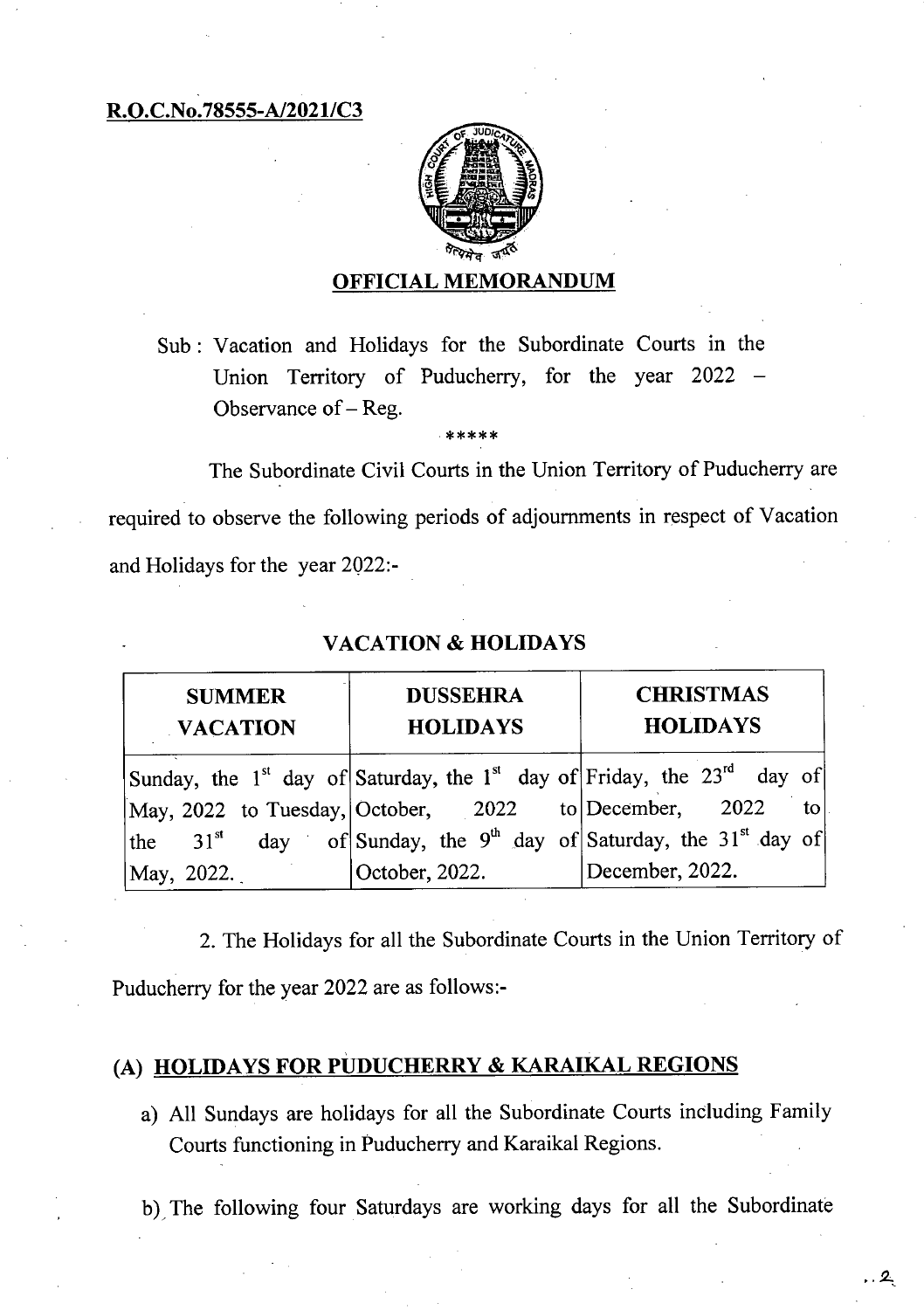Courts including Family Courts functioning in Puducherry and Karaikal Regions:-

22.01.2022, 05.02.2022, 05.03.2022 and 06.08.2022.

- Except the above Saturdays, all other Saturdays are holidays for all the Subordinate Courts functioning in Puducherry and Karaikal Regions, except Family Courts.
- The Family Courts functioning in Puducherry and Karaikal Regions shall also work on  $1<sup>st</sup>$  and  $3<sup>rd</sup>$  Saturdays of every month except those Saturdays which are declared as Public Holidays. All other Saturdays are declared as holidays, except 22.01.2022 which is declared as working day.
- List of Public Holidays and Court Holidays is as follows:-

| <b>MONTH</b>    | <b>DATE</b> | <b>DAY</b>       | <b>PUBLIC HOLIDAYS /</b><br><b>COURT HOLIDAYS</b> |
|-----------------|-------------|------------------|---------------------------------------------------|
| <b>JANUARY</b>  | 13.01.2022  | <b>THURSDAY</b>  | <b>COURT HOLIDAY</b>                              |
|                 | 14.01.2022  | <b>FRIDAY</b>    | <b>PONGAL</b>                                     |
|                 | 26.01.2022  | <b>WEDNESDAY</b> | <b>REPUBLIC DAY</b>                               |
| <b>APRIL</b>    | 14.04.2022  | <b>THURSDAY</b>  | DR. AMBEDKHAR'S BIRTHDAY/<br>TAMIL NEW YEAR'S DAY |
|                 | 15.04.2022  | FRIDAY           | <b>GOOD FRIDAY</b>                                |
| <b>MAY</b>      | 03.05.2022  | <b>TUESDAY</b>   | RAMZAN (ID-UL-FITR)                               |
| <b>AUGUST</b>   | 15.08.2022  | <b>MONDAY</b>    | <b>INDEPENDENCE DAY</b>                           |
|                 | 16.08.2022  | <b>TUESDAY</b>   | DE JURE TRANSFER DAY                              |
|                 | 31.08.2022  | <b>WEDNESDAY</b> | VINAYAGAR CHATHURTHI                              |
| <b>OCTOBER</b>  | 04.10.2022  | TUESDAY          | SARASWATHI POOJA/<br><b>AYUDHA POOJA</b>          |
|                 | 24.10.2022  | <b>MONDAY</b>    | <b>DEEPAVALI</b>                                  |
|                 | 25.10.2022  | <b>TUESDAY</b>   | <b>COURT HOLIDAY</b>                              |
| <b>NOVEMBER</b> | 01.11.2022  | TUESDAY          | <b>LIBERATION DAY</b>                             |

. 2

*— a —*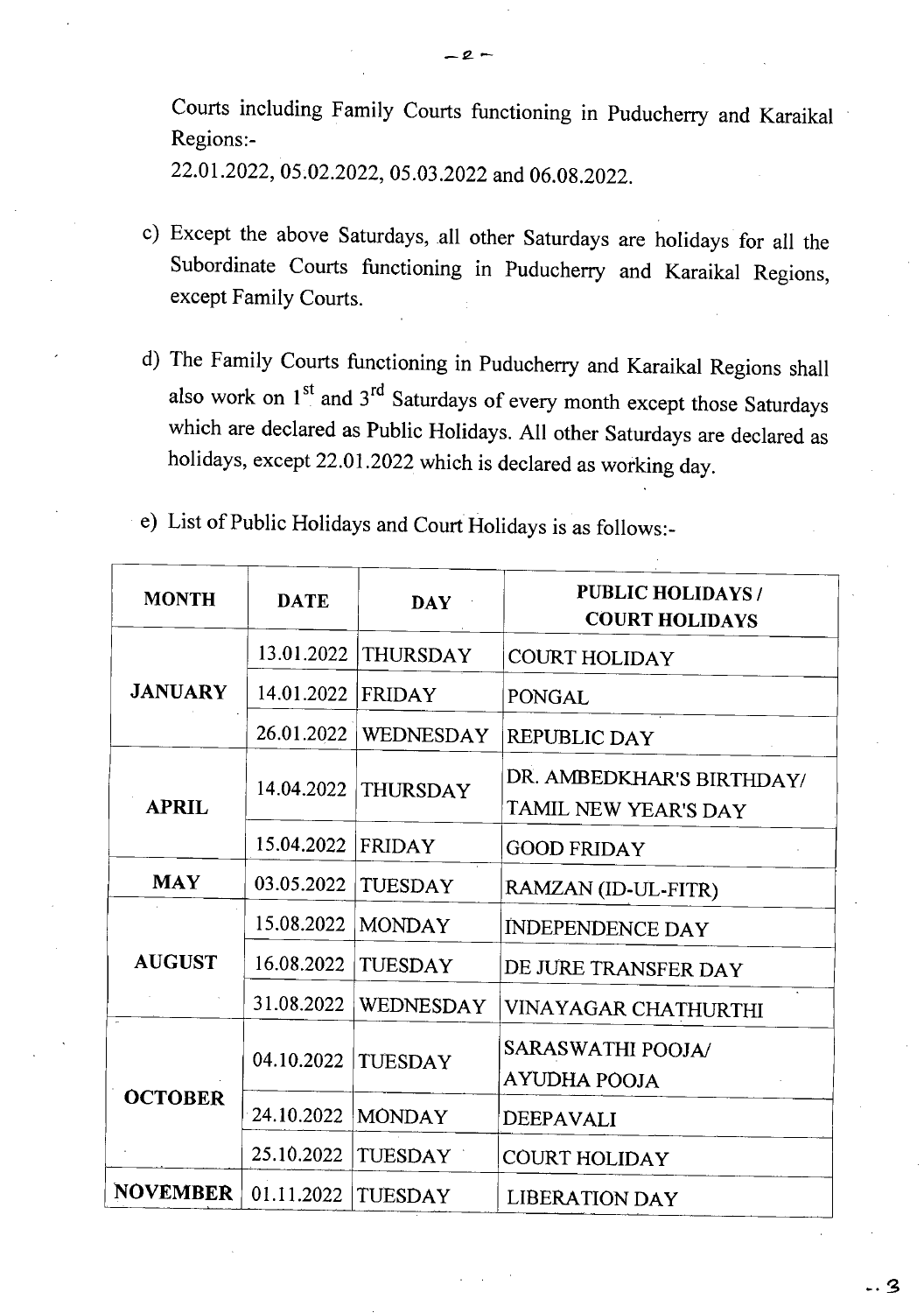**Note:** As New Year's Day (01.01.2022), Thiruvalluvar Day/Mattu Pongal (15.01.2022), May Day (01.05.2022), Bakrid (Id-ul-Alha) (10.07.2022), Gandhi Jayanthi (02.10.2022), Milad-un-Nabi (Birthday of Prophet Mohammed) (08.10.2022) and Christmas (25.12.2022) fall on Saturdays/Sundays, these days are not shown in the above list.

### **(B) HOLIDAYS FOR MAHE REGION**

- a) All Sundays are holidays.
- b) The following four Saturdays are working days:-22.01.2022, 05.02.2022, 05.03.2022 and 06.08.2022.
- Except the above Saturdays, all other Saturdays are holidays.

List of Public Holidays and Court Holidays is as follows :-

| <b>MONTH</b>     | <b>DATE</b> | <b>DAY</b>       | <b>PUBLIC HOLIDAYS / COURT</b><br><b>HOLIDAYS</b>     |
|------------------|-------------|------------------|-------------------------------------------------------|
| <b>JANUARY</b>   | 14.01.2022  | <b>FRIDAY</b>    | <b>COURT HOLIDAY</b>                                  |
|                  | 26.01.2022  | <b>WEDNESDAY</b> | <b>REPUBLIC DAY</b>                                   |
| <b>APRIL</b>     | 13.04.2022  | <b>WEDNESDAY</b> | VISHU 1 <sup>st</sup> DAY                             |
|                  | 14.04.2022  | <b>THURSDAY</b>  | VISHU 2 <sup>nd</sup> DAY/<br>DR.AMBEDKHAR'S BIRTHDAY |
|                  | 15.04.2022  | <b>FRIDAY</b>    | <b>GOOD FRIDAY</b>                                    |
| <b>MAY</b>       | 02.05.2022  | <b>MONDAY</b>    | RAMZAN (ID-UL-FITR)                                   |
| <b>AUGUST</b>    | 15.08.2022  | <b>MONDAY</b>    | <b>INDEPENDENCE DAY</b>                               |
|                  | 16.08.2022  | <b>TUESDAY</b>   | DE JURE TRANSFER DAY                                  |
| <b>SEPTEMBER</b> | 07.09.2022  | <b>WEDNESDAY</b> | ONAM 1 <sup>st</sup> DAY                              |
|                  | 08.09.2022  | <b>THURSDAY</b>  | ONAM 2 <sup>nd</sup> DAY                              |
| <b>OCTOBER</b>   | 04.10.2022  | TUESDAY          | <b>MAHANAVAMI</b>                                     |
|                  | 24.10.2022  | <b>MONDAY</b>    | <b>COURT HOLIDAY</b>                                  |
| <b>NOVEMBER</b>  | 01.11.2022  | <b>TUESDAY</b>   | <b>LIBERATION DAY</b>                                 |

**— 3 —**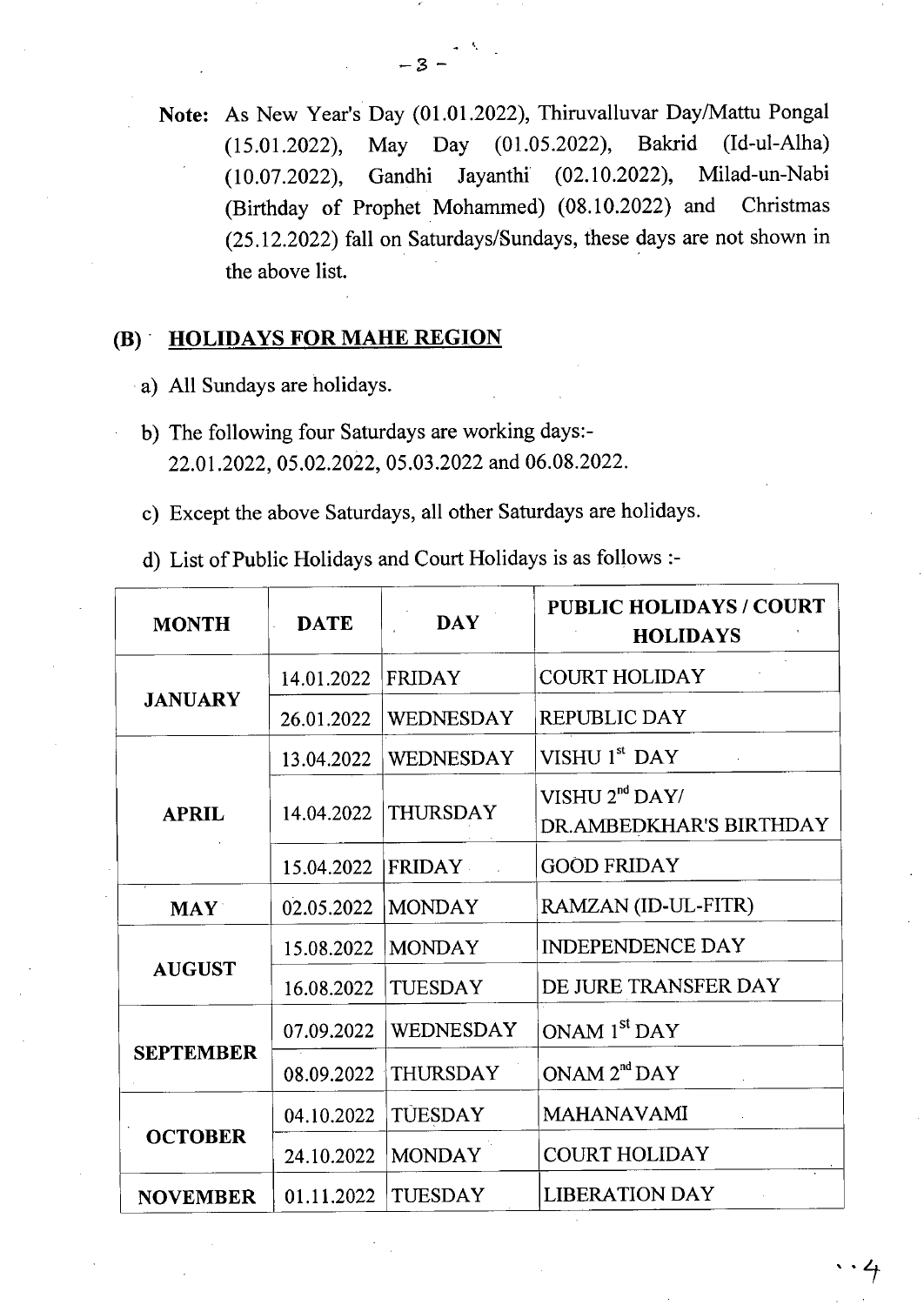Note: As New Year's Day (01.01.2022), May Day (01.05.2022), Bakrid (Id-ul-Atha) (09.07.2022), Gandhi Jayanthi (02.10.2022), Meelad-Un-Nabi (Birthday of Prophet Mohammad) (08.10.2022), St.Theresa Festival (15.10.2022) and Christmas (25.12.2022) fall on Saturdays/Sundays, these days are not shown in the above list.

# **(C) HOLIDAYS FOR YANAM REGION**

- All Sundays are holidays.
- b) The following four Saturdays are working days:-22.01.2022, 05.02.2022, 05.03.2022 and 06.08.2022.
- c) Except the above Saturdays, all other Saturdays are holidays.
- List of Public Holidays and Court Holidays is as follows:-

| <b>MONTH</b>    | <b>DATE</b> | <b>DAY</b>       | <b>PUBLIC HOLIDAYS /</b><br><b>COURT HOLIDAYS</b> |
|-----------------|-------------|------------------|---------------------------------------------------|
| <b>JANUARY</b>  | 13.01.2022  | <b>THURSDAY</b>  | <b>COURT HOLIDAY</b>                              |
|                 | 14.01.2022  | <b>FRIDAY</b>    | PONGAL<br>(MAKARA SANKARANTHI)                    |
|                 | 26.01.2022  | <b>WEDNESDAY</b> | REPUBLIC DAY                                      |
| <b>APRIL</b>    | 14.04.2022  | <b>THURSDAY</b>  | DR.AMBEDKHAR'S BIRTHDAY                           |
|                 | 15.04.2022  | <b>FRIDAY</b>    | <b>GOOD FRIDAY</b>                                |
| <b>MAY</b>      | 03.05.2022  | <b>TUESDAY</b>   | RAMZAN (ID-UL-FITR)                               |
| <b>AUGUST</b>   | 15.08.2022  | <b>MONDAY</b>    | <b>INDEPENDENCE DAY</b>                           |
|                 | 16.08.2022  | <b>TUESDAY</b>   | DE JURE TRANSFER DAY                              |
|                 | 31.08.2022  | <b>WEDNESDAY</b> | <b>GANESHA CHATHURTHI</b>                         |
| <b>OCTOBER</b>  | 04.10.2022  | <b>TUESDAY</b>   | <b>AYUDHA POOJA</b>                               |
|                 | 24.10.2022  | <b>MONDAY</b>    | <b>DEEPAVALI</b>                                  |
|                 | 25.10.2022  | TUESDAY          | <b>COURT HOLIDAY</b>                              |
| <b>NOVEMBER</b> | 01.11.2022  | <b>TUESDAY</b>   | PUDUCHERRY LIBERATION DAY                         |

. 5